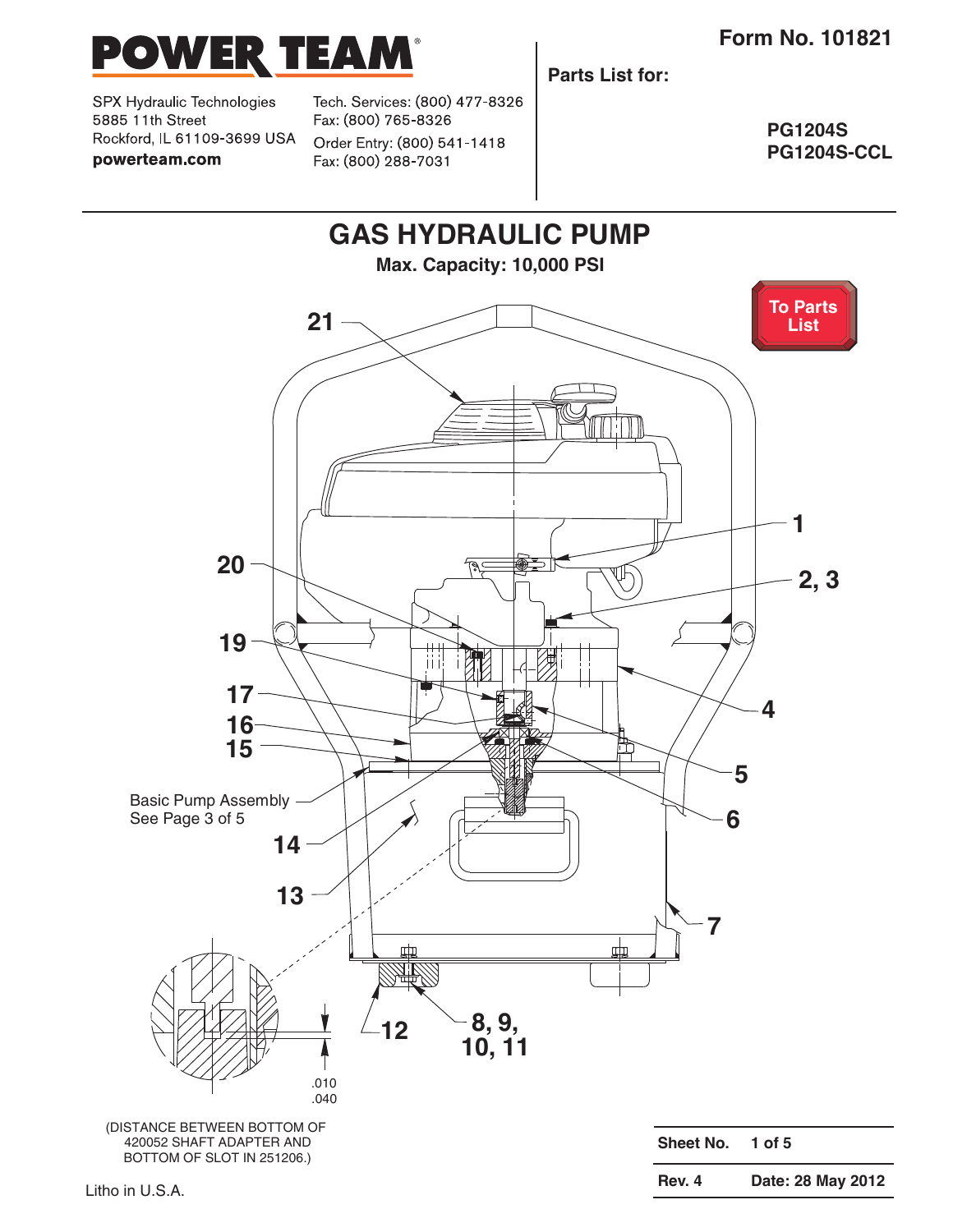Ĭ.

| No.<br>Req'd<br>No.<br><b>Description</b><br>1<br>17596<br>1<br>Slide Control<br>2<br>3<br>10948<br>Screw (5/16-18 UNC X 1-1/2 Lg.)<br>3<br>3<br>10257<br>Washer (For 5/16 bolt)<br>420200<br>4<br><b>Mounting Plate</b><br>5<br>420052<br><b>Shaft Extension</b><br>6<br>10439<br>1<br><b>Ball Bearing</b><br>$\overline{7}$<br>Trade Name Decal<br>309221<br>2 |
|------------------------------------------------------------------------------------------------------------------------------------------------------------------------------------------------------------------------------------------------------------------------------------------------------------------------------------------------------------------|
|                                                                                                                                                                                                                                                                                                                                                                  |
|                                                                                                                                                                                                                                                                                                                                                                  |
|                                                                                                                                                                                                                                                                                                                                                                  |
|                                                                                                                                                                                                                                                                                                                                                                  |
|                                                                                                                                                                                                                                                                                                                                                                  |
|                                                                                                                                                                                                                                                                                                                                                                  |
|                                                                                                                                                                                                                                                                                                                                                                  |
|                                                                                                                                                                                                                                                                                                                                                                  |
| 8<br>10052<br>4<br>Cap Screw (3/8-16 UNC X 1-1/4 Lg.)                                                                                                                                                                                                                                                                                                            |
| 9<br>10258<br>4<br>Washer (For 3/8 bolt)                                                                                                                                                                                                                                                                                                                         |
| 10247<br>10<br>4<br>Lockwasher (For 3/8 bolt)                                                                                                                                                                                                                                                                                                                    |
| 11<br>10204<br>4<br>Hex Nut (3/8-16 UNC)                                                                                                                                                                                                                                                                                                                         |
| 12<br>250354<br>Rubber Bumper<br>4                                                                                                                                                                                                                                                                                                                               |
| 401370R9<br>13<br>Reservoir                                                                                                                                                                                                                                                                                                                                      |
| 14<br>15124<br>1<br>O-ring $(1-3/8 \times 1-1/4 \times 1/16)$                                                                                                                                                                                                                                                                                                    |
| 15<br><b>Reservoir Gasket</b><br>40987                                                                                                                                                                                                                                                                                                                           |
| 16<br>50384WH2<br><b>Mounting Engine Plate</b>                                                                                                                                                                                                                                                                                                                   |
| Woodruff Key<br>17<br>10945<br>1                                                                                                                                                                                                                                                                                                                                 |
| 19<br>10556<br>Set Screw (1/4-20 UNC X 1/4 Lg.)                                                                                                                                                                                                                                                                                                                  |
| 20<br>250427<br>Screw (5/16-18 UNC x 1/2 Lg.)<br>4                                                                                                                                                                                                                                                                                                               |
| 21<br>420416<br>1<br>Gas Engine (5.5 HP)                                                                                                                                                                                                                                                                                                                         |

**PARTS INCLUDED BUT NOT SHOWN**

**200609** 1 Drain Tube



### **HYDRAULIC SCHEMATIC**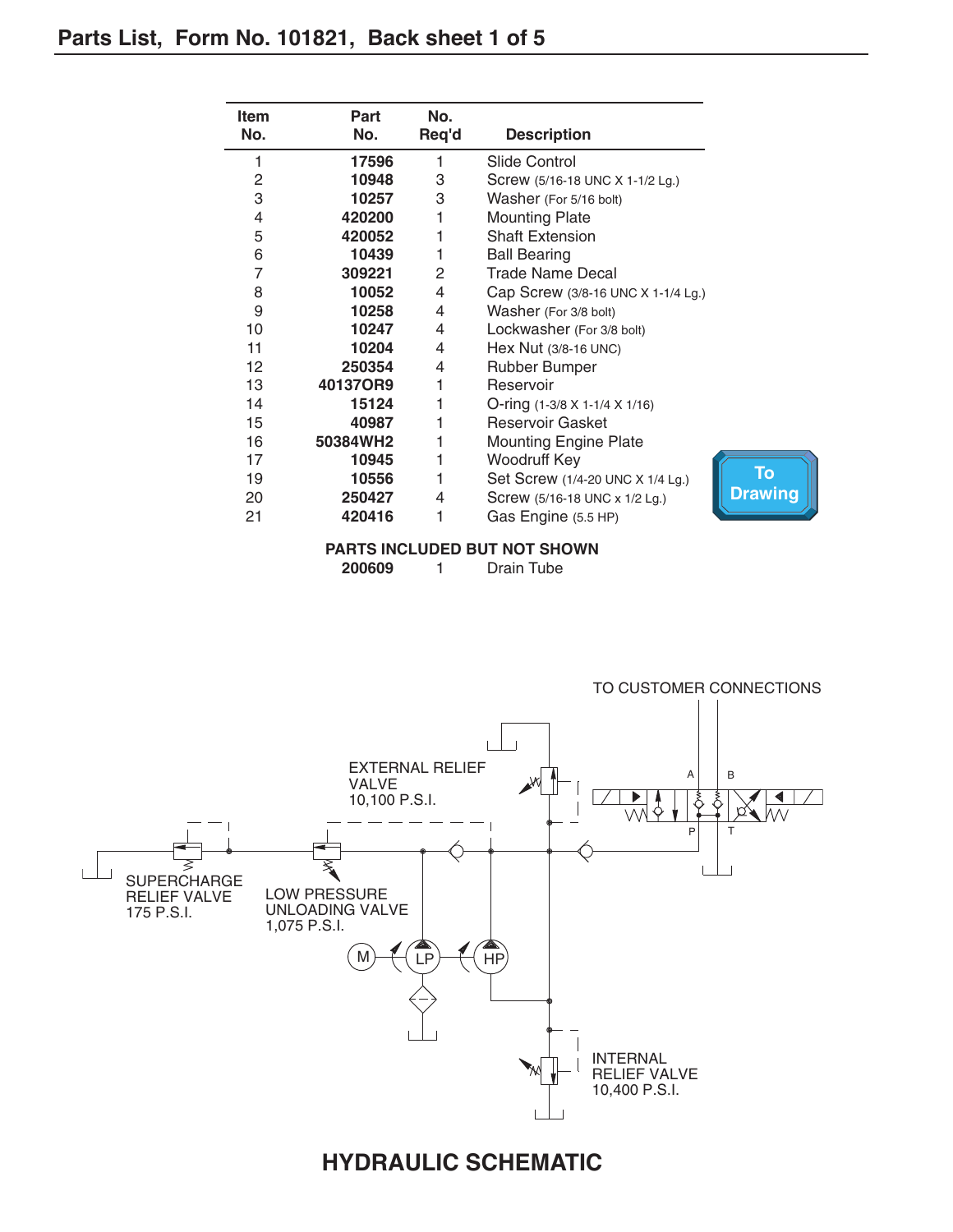#### **TOP VIEW**



| <b>Item</b> | Part     | No.   |                                               |  |  |
|-------------|----------|-------|-----------------------------------------------|--|--|
| No.         | No.      | Reg'd | <b>Description</b>                            |  |  |
|             | 65008    |       | Solenoid Valve (4-way; See Form No. 101653)   |  |  |
| 2           | 420417   |       | Solenoid Valve (12 VDC)                       |  |  |
| 3           | 64121BK2 |       | Frame Weldment                                |  |  |
| 4           | 216666   | 1     | <b>Strain Relief Bushing</b>                  |  |  |
| 5           | 351454   |       | Hand Control Assembly (See back sheet 2 of 5) |  |  |
| 6           | 200395   |       | Valve Gasket                                  |  |  |

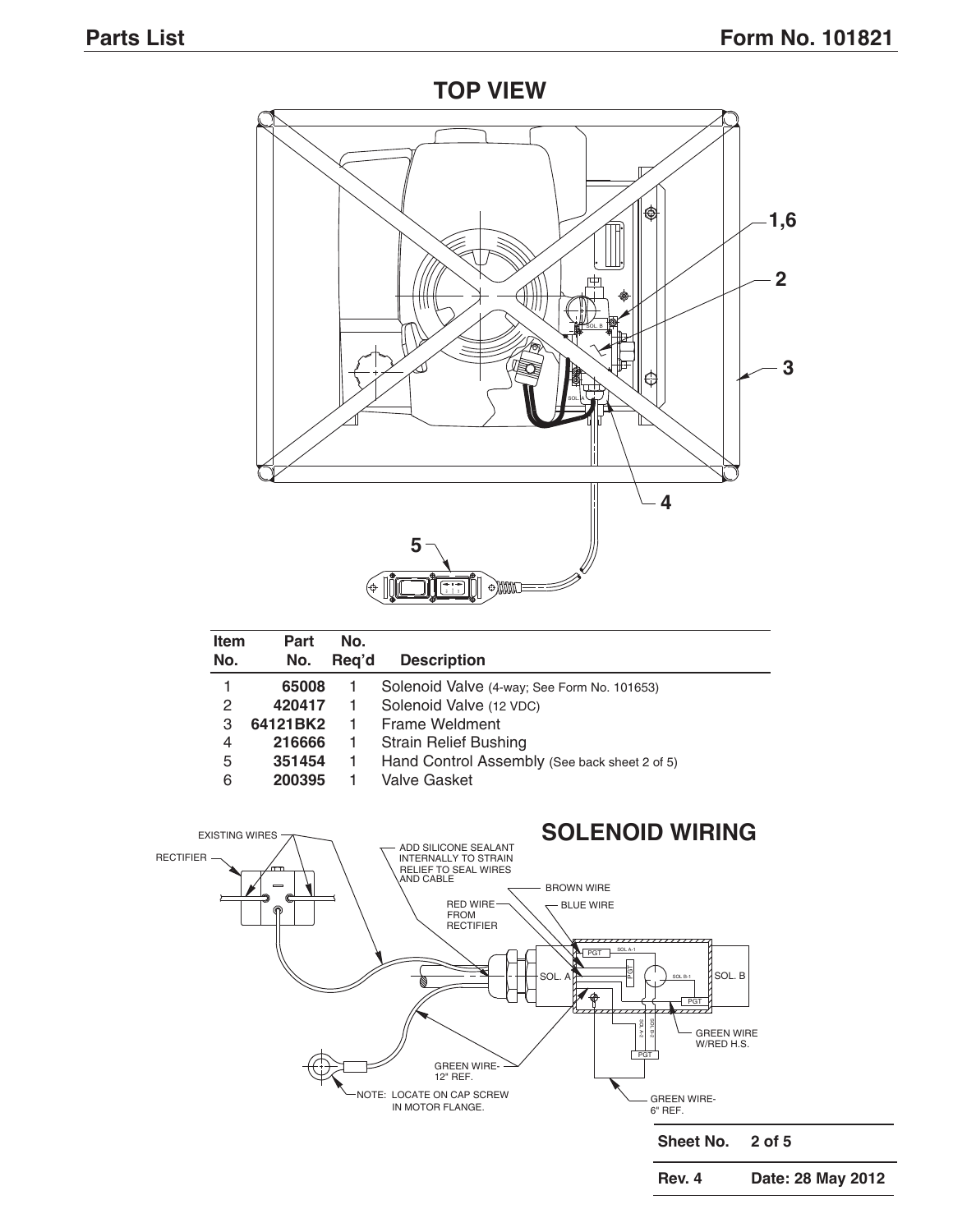

## **#351454 REMOTE CONTROL ASSEMBLY**

| Part     | No. |                                             |
|----------|-----|---------------------------------------------|
|          |     | <b>Description</b>                          |
| 420050-1 | 1   | <b>Plastic Cover</b>                        |
| 420050-2 | 1   | Gasket                                      |
| 250248   | 6   | Screw (4-24 x 3/4 Lg.)                      |
| 202776   |     | Decal                                       |
|          |     | <b>Electrical Cable</b>                     |
| 420050-3 |     | <b>Switch Mounting Plate</b>                |
| 253607   | 1   | <b>Rubber Seal</b>                          |
| 251818   | 1   | <b>Strain Relief Bushing</b>                |
| 251802   | 1   | Locknut (3/4-16 UNF; Torque to 30 in. lbs.) |
| 420050-4 | 1   | Switch Housing                              |
| 16773    |     | <b>Rocker Switch</b>                        |
|          | No. | Req'd<br>251879 25 ft.                      |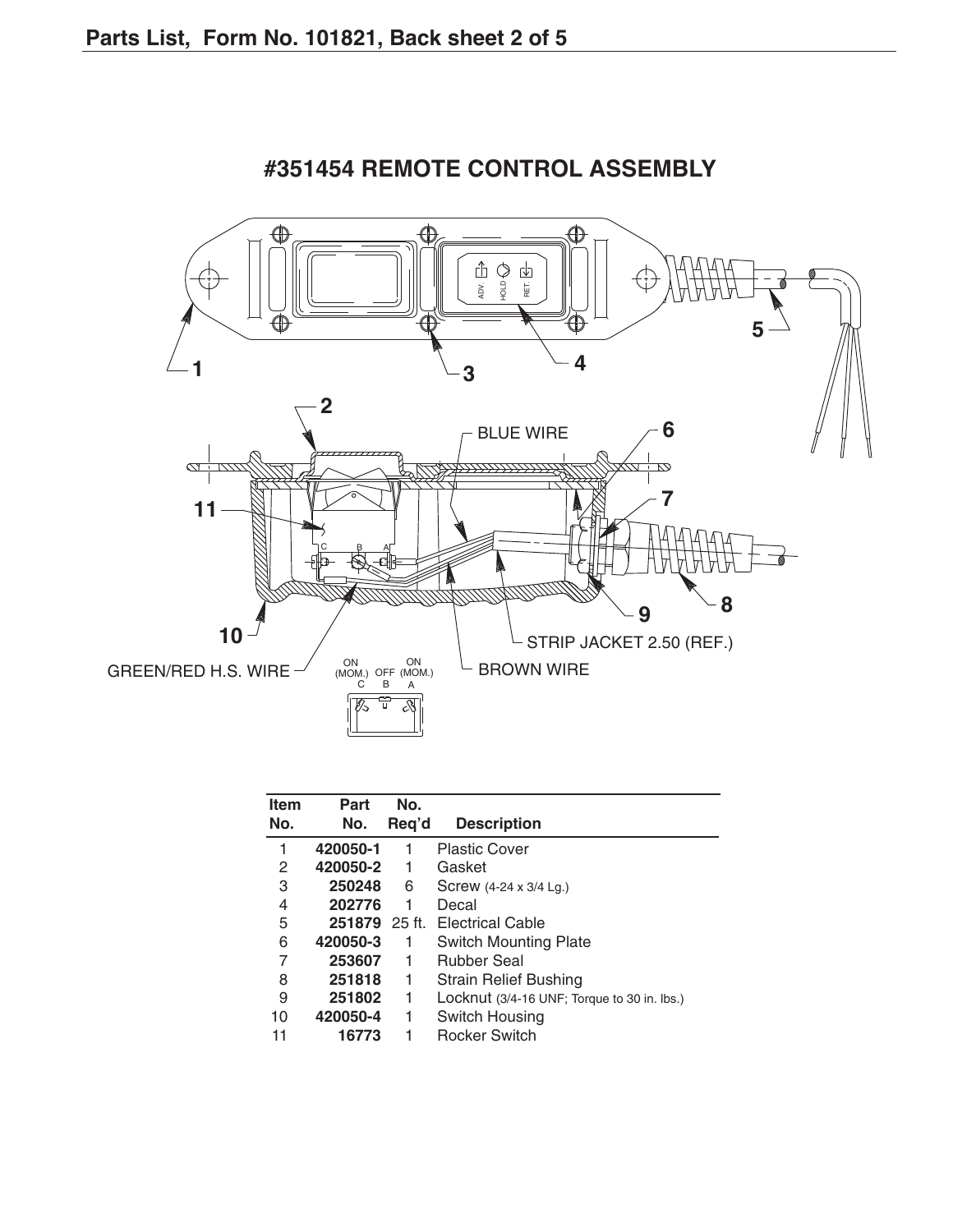

| <b>Rev. 4</b> | Date: 28 May 2012 |
|---------------|-------------------|
| Sheet No.     | 3 of 5            |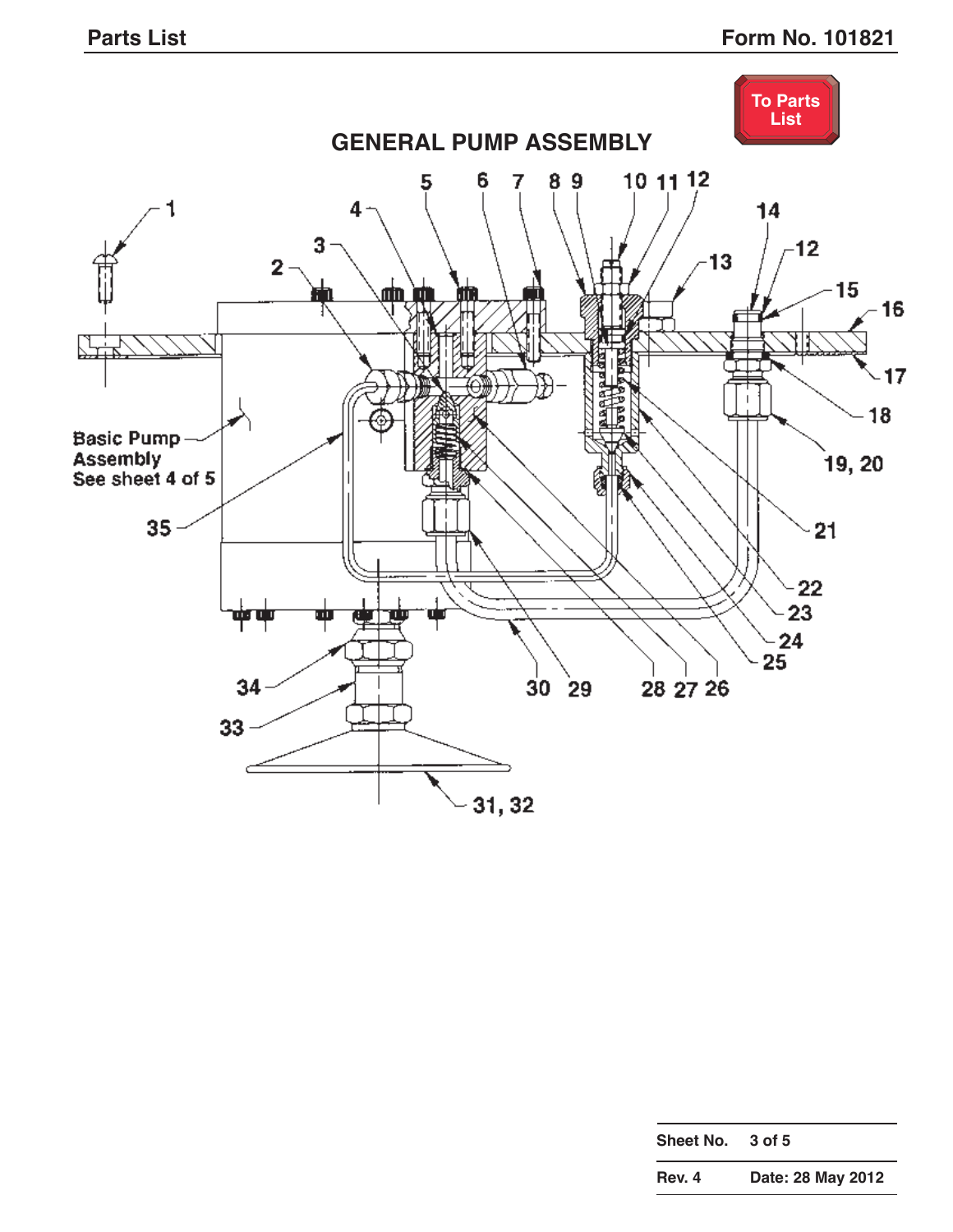| <b>Item</b>    | Part     | No.            |                                                  |
|----------------|----------|----------------|--------------------------------------------------|
| No.            | No.      | Req'd          | <b>Description</b>                               |
| 1              | 10177    | 10             | Machine Screw (1/4-20 UNC x 3/4 Lg.)             |
| $\overline{c}$ | 11173    | 1              | Fitting                                          |
| 3              | 20771    | $\mathbf{1}$   | Poppet                                           |
| 4              | 10266    | 1              | O-ring (3/8 x 1/4 x 1/16)                        |
| 5              | 10015    | 2              | Soc. Hd. Cap Screw (1/4-28 UNF x 1" Lg.)         |
| 6              | 21278    | $\mathbf{1}$   | Relief Valve (Set at 10,100/10,700 PSI)          |
| $\overline{7}$ | 10016    | 3              | Cap Screw (1/4-20 UNC X 1" Lg.)                  |
| 8              | 21305    | 1              | Valve Cap                                        |
| 9              | 21306    | 1              | <b>Spring Guide</b>                              |
| 10             | 22362    | $\mathbf{1}$   | Valve Adjusting Screw (Set at 10,000/10,200 PSI) |
| 11             | 10386    | $\mathbf{1}$   | Hex Nut (3/8-24 UNF)                             |
| 12             | 10268    | $\overline{c}$ | O-ring                                           |
| 13             | 20937    | $\mathbf{1}$   | Filler/Breather Cap                              |
| 14             | 20787    | $\mathbf{1}$   | <b>Valve Connector</b>                           |
| 15             | 11863    | $\mathbf{1}$   | Backup Washer (11/16 x 1/2 x .048)               |
| 16             | 50058WH2 | 1              | <b>Cover Plate</b>                               |
| 17             | 58506    | 1              | <b>Reservoir Gasket</b>                          |
| 18             | 21484    | 1              | Washer                                           |
| 19             | 10430    | 2              | <b>Tube Sleeve</b>                               |
| 20             | 10431    | $\overline{c}$ | Tube Nut                                         |
| 21             | 10495    | $\mathbf{1}$   | Compression Spring (.450 x 1-5/8 Lg.)            |
| 22             | 22361    | $\mathbf{1}$   | External Pressure Valve Body                     |
| 23             | 21046    | 1              | <b>Valve Stem</b>                                |
| 24             | 11342    | $\mathbf{1}$   | <b>Tube Nut</b>                                  |
| 25             | 11174    | 1              | <b>Tube Sleeve</b>                               |
| 26             | 20776    | 1              | Outlet Check Body                                |
| 27             | 10425    | 1              | Compression Spring (3/8 O.D. x 3/4 Lg.)          |
| 28             | 10261    | 1              | <b>Copper Washer</b>                             |
| 29             | 20770    | 1              | <b>Valve Connector</b>                           |
| 30             | 21495    | 1              | Oil Line Tube                                    |
| 31             | 21345    | 1              | Filter Assembly (Includes o-ring, Item #32)      |
| 32             | 10266    | 1              | O-ring (3/8 X 1/4 X 1/16)                        |
| 33             | 22033    | 1              | <b>Suction Line</b>                              |
| 34             | 10528    | $\mathbf{1}$   | <b>Straight Fitting</b>                          |
| 35             | 22399    | 1              | <b>External Pressure Regulator Tube</b>          |
| 36             | 200395   | $\mathbf{1}$   | Gasket, Valve Base                               |

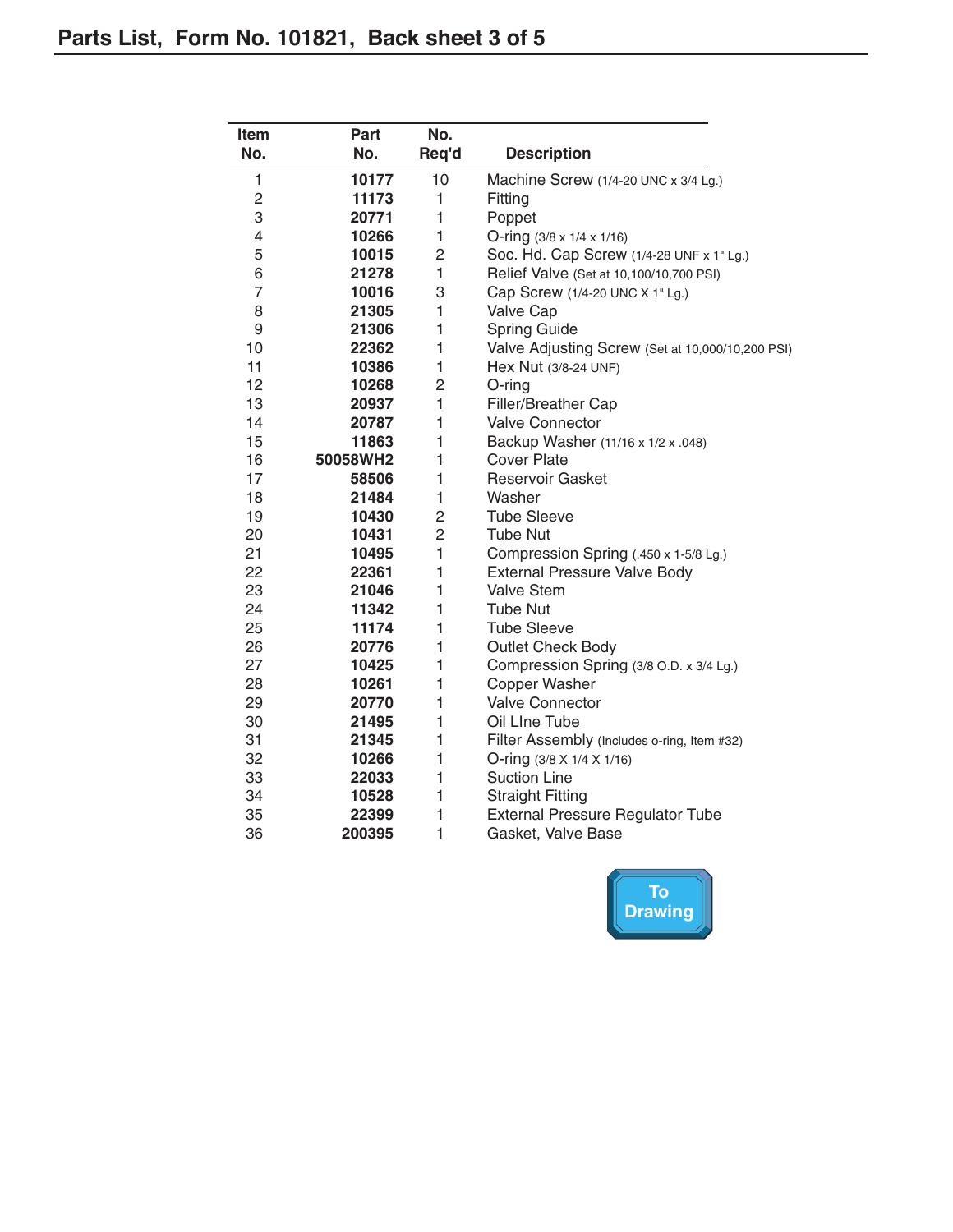

| Sheet No. | 4 of 5            |
|-----------|-------------------|
| Rev. 4    | Date: 28 May 2012 |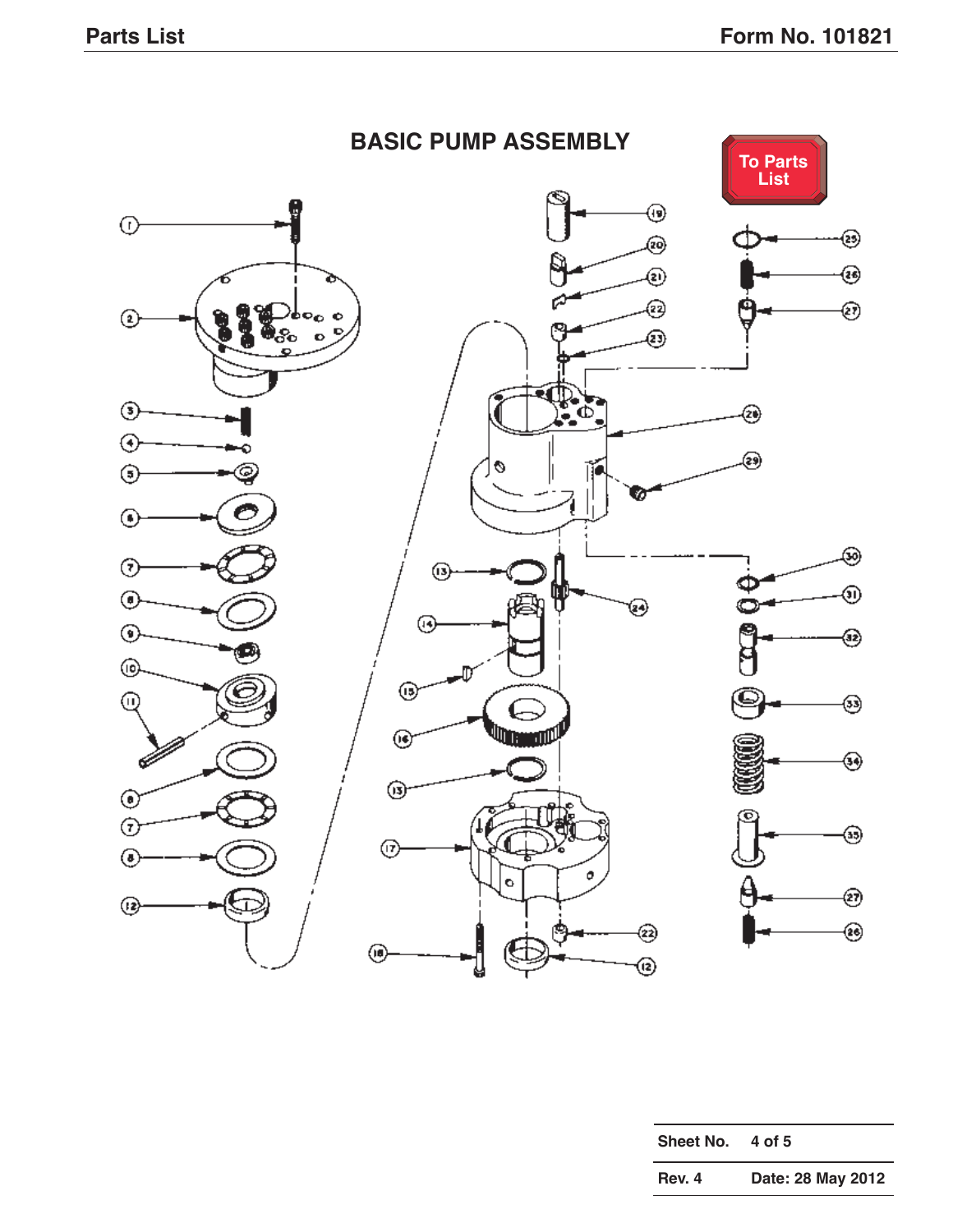#### **Parts List, Form No. 101821, Back sheet 4 of 5**

| Item           | Part   | No.            |                                                            |
|----------------|--------|----------------|------------------------------------------------------------|
| No.            | No.    | Req'd          | <b>Description</b>                                         |
| 1              | 10020  | 9              | Soc. Hd. Cap Screw (1/4-20 UNC x 1-1/4 Lg;                 |
|                |        |                | Torque to 170/180 in. lbs.)                                |
| 2              | 33114  | 1              | High Pressure Pump Assembly (See sheet 5 of 5)             |
| 3              | 10361  | 1              | Compression Spring (1/4 O.D. x 1" Lg.)                     |
| 4              | 10375  | 1              | Steel Ball (1/4 dia.)                                      |
| 5              | 23547  | 1              | <b>Bearing Top Plate</b>                                   |
| 6              | 23548  | 1              | <b>Top Plate</b>                                           |
| $\overline{7}$ | 11228  | $\overline{c}$ | <b>Thrust Bearing</b>                                      |
| 8              | 11813  | 3              | <b>Bearing Race</b>                                        |
| 9              | 11814  | 1              | <b>Ball Bearing</b>                                        |
| 10             | 23549  | 1              | Angle Plate                                                |
| 11             | 11955  | 1              | Roll Pin (1/4 dia. x 3/4 Lg.)                              |
| 12             | 11064  | $\overline{c}$ | Needle Bearing                                             |
| 13             | 11261  | $\overline{2}$ | <b>Retaining Ring</b>                                      |
| 14             | 23556  | $\mathbf{1}$   | Shaft                                                      |
| 15             | 11821  | 1              | Woodruff Key                                               |
| 16             | 23557  | 1              | Gear                                                       |
| 17             | 30533  | 1              | Pump End Plate                                             |
| 18             | 10001  | 12             | Soc. Hd. Cap Screw (#10-32 UNF x 1-3/4 Lg.;                |
| 19             | 251206 | 1              | Torque to 50 in. lbs.)<br>Coupling                         |
| 20             | 21092  | 1              | Adapter                                                    |
| 21             | 21093  | $\mathbf{1}$   | Key                                                        |
| 22             | 11199  | $\overline{c}$ | Needle Thrust Bearing (See note below)                     |
| 23             | 10266  | $\mathbf{1}$   | O-ring $(1/4 \times 3/8 \times 1/16)$                      |
| 24             | 21272  | 1              | <b>Drive Gear</b>                                          |
| 25             | 10303  | 1              | O-ring $(3/4 \times 7/8 \times 1/16)$                      |
| 26             | 10425  | $\overline{c}$ | Compression Spring (3/8 O.D. x 3/4 Lg.)                    |
| 27             | 20771  | $\overline{c}$ | Poppet                                                     |
| 28             | 40120  | 1              | Pump Body                                                  |
| 29             | 10427  | 1              | Pipe Plug (1/8 NPTF)                                       |
| 30             | 10271  | 1              | O-ring $(11/16 \times 1/2 \times 3/32)$                    |
| 31             | 12389  | 1              | PTFE Backup Washer (11/16 x 1/2 x .048)                    |
| 32             | 20849  | 1              | Spool                                                      |
| 33             | 23255  | 1              | <b>To</b><br>Spring Guide                                  |
| 34             | 10426  | 1              | <b>Drawi</b><br>Compression Spring (1" O.D. x 1-13/16 Lg.) |
| 35             | 23256  | 1              | Spring Guide                                               |

**ng** 

# **NEEDLE BEARING INSTALLATION SPECIFICATIONS**



When replacing the needle bearings on the drive gear of the basic pump, the dimensions shown must be as specified.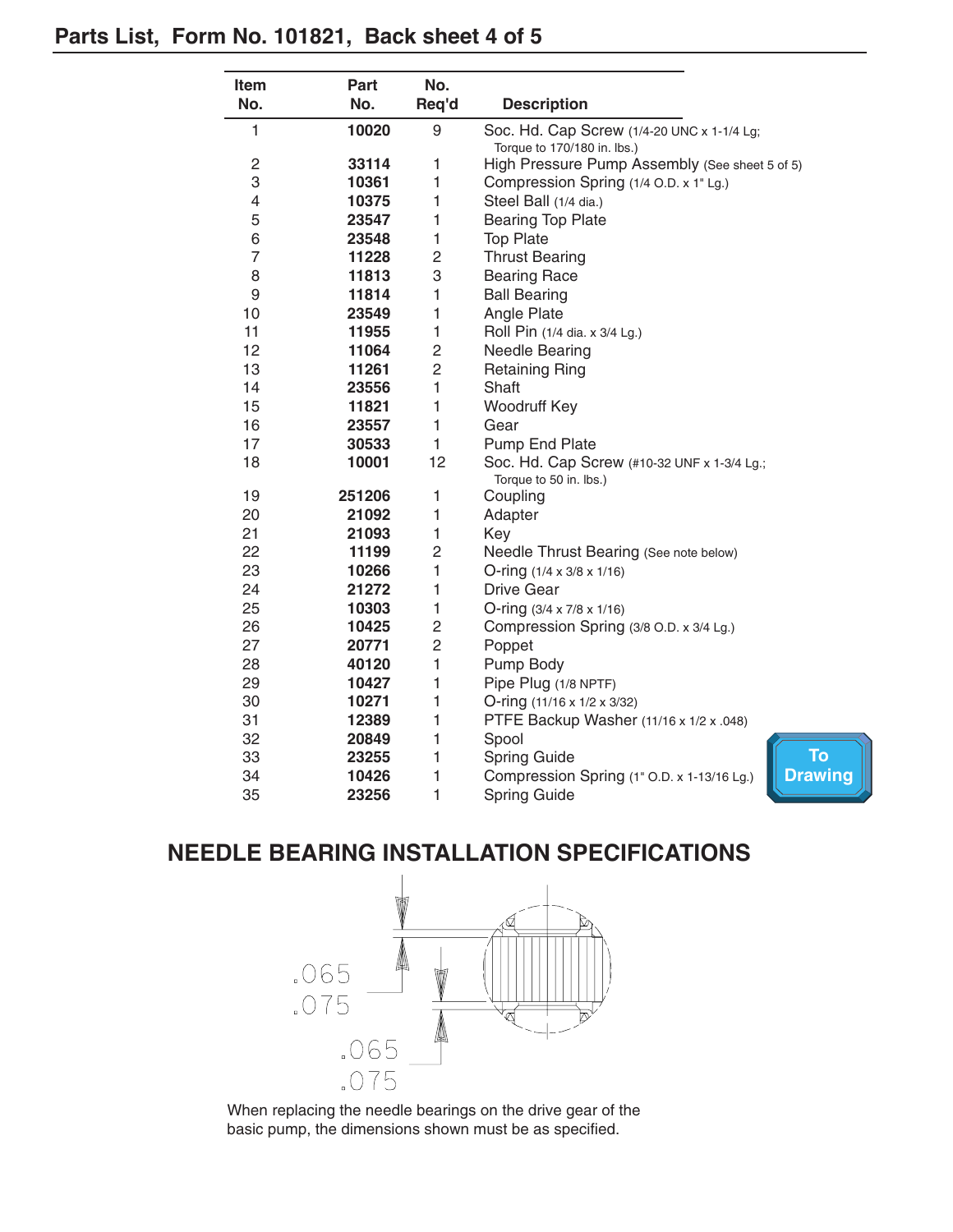